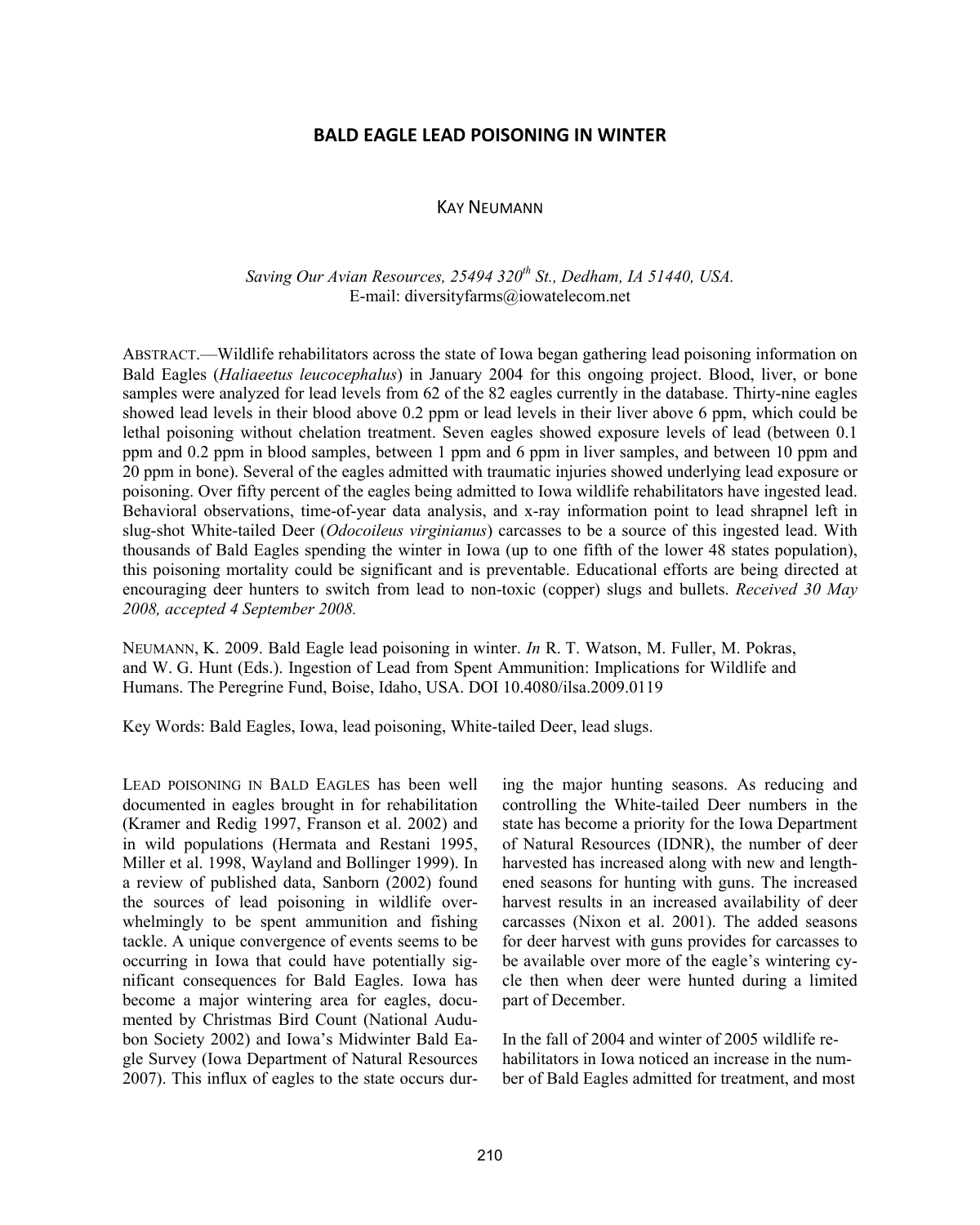of the increase in cases was associated with lead poisoning or exposure. Wildlife rehabilitators are an excellent source of information and monitoring for wildlife mortality factors (e.g., West Nile virus, avian flu, illegal activities, secondary poisonings). Their work provides a sample of what is happening to wild animals that would cause death without human intervention. The data gathered by Iowa wildlife rehabilitators show an alarming rate of lead poisoning and exposure in Bald Eagles during their wintering cycle in Iowa.

#### **METHODS**

Saving Our Avian Resources (SOAR) began collecting Bald Eagle data from other Iowa rehabilitators in 2004. SOAR, MacBride Raptor Project, Orphaned and Injured Wildlife, Inc., Wildlife Care Clinic, Inc., and Blackhawk Wildlife Rehabilitation Project are the main facilities in Iowa working with Bald Eagles. Data recorded included: date admitted or found dead, county where found, eagle's age, facility doing treatment, lead levels (in blood, liver, or bone), full body x-ray results, and end results (released, died, euthanized, permanent captive). Lead levels were determined from liver samples in the cases when the eagle died before blood could be obtained. Data include lead levels from nine liver samples and one bone sample from eagle carcasses found and retrieved from the field by the public or Conservation Officers.

Blood lead levels were determined by laboratory analysis (Antech Diagnostics, Southaven, MS) or on-site analysis using ESA, Inc., LeadCare® system. Blood lead levels higher than 0.1 ppm but lower than 0.2 ppm were considered lead exposure cases. Exposure being defined as the animal has a higher than background level of lead in its system, indicating that it ingested an anthropogenic source of lead. Any blood lead level >0.1 ppm was considered abnormal (P. Redig pers. comm.). Exposure levels are below that at which chelation treatment is begun. Blood lead levels higher than 0.2 ppm were considered poisoning cases and chelation treatment was started if clinical symptoms warranted (Antech Diagnostics). These interpretations of blood lead levels agree with the thresholds for humans (AAP 2005 and CDC 2008). Liver and bone samples were analyzed for lead levels by Iowa State University Diagnostic Laboratory. Lead levels in liver higher than 1 ppm but lower than 6 ppm were considered lead exposure cases. Lead levels in liver greater than 6 ppm were considered lethal poisoning cases. Any liver level  $\geq 1$  ppm was considered abnormal. Lead levels in bone between 10 ppm and 20 ppm were considered exposure levels; greater than 20 ppm were considered poisoning levels. Any lead level in bone >10 ppm was considered abnormal (Puls 1994). Exposure levels may not cause death by themselves. Poisoning levels can be lethal without treatment. All animals admitted to a rehabilitator are considered a wild fatality; the animal would have died without human intervention. Data were analyzed on a by-month basis to determine timing of most lead poisoning or exposure cases.

Full body x-rays were examined for any remaining evidence of solid lead in eagles' digestive tracts. Trailcams were placed near salvaged, relocated, road-killed deer carcasses from early December to late March to assess use by wildlife. Deer harvest and eagle wintering population data were examined for associations to the number of abnormal lead level cases. Attendees at Iowa's Deer Classic were surveyed for attitudes regarding the impacts of lead on wildlife and human health, and their use of and satisfaction with non-lead ammunition.

### **RESULTS**

Data were gathered on 82 Bald Eagles admitted to Iowa wildlife rehabilitators from 1 January 2004 to 30 April 2008 (Table 1 and Figure 1). Sixty-two of these eagles were tested for lead levels. Thirty-nine of these tests showed poisoning (potentially lethal) levels of lead in blood or liver (>0.2 ppm in blood and >6 ppm in liver). Seven of those tested showed exposure levels of lead (between 0.1 and 0.2 ppm in blood or between 1 ppm and 6 ppm in liver or between 10 ppm and 20 ppm in bone). Abnormal lead levels (any level >0.1 ppm in blood or >1 ppm in liver or >10 ppm in bone) ranged from 37.5% of all eagles admitted (with 62.5% being tested) in 2004 to 70.0% of all eagles admitted (with 90.0% being tested) in 2005. Over the study period, 56% of all eagles admitted to Iowa wildlife rehabilitators had abnormal lead levels. Of the 46 eagles from Iowa with abnormal lead levels, 38 died (82.6%), four are permanent education birds due to secondary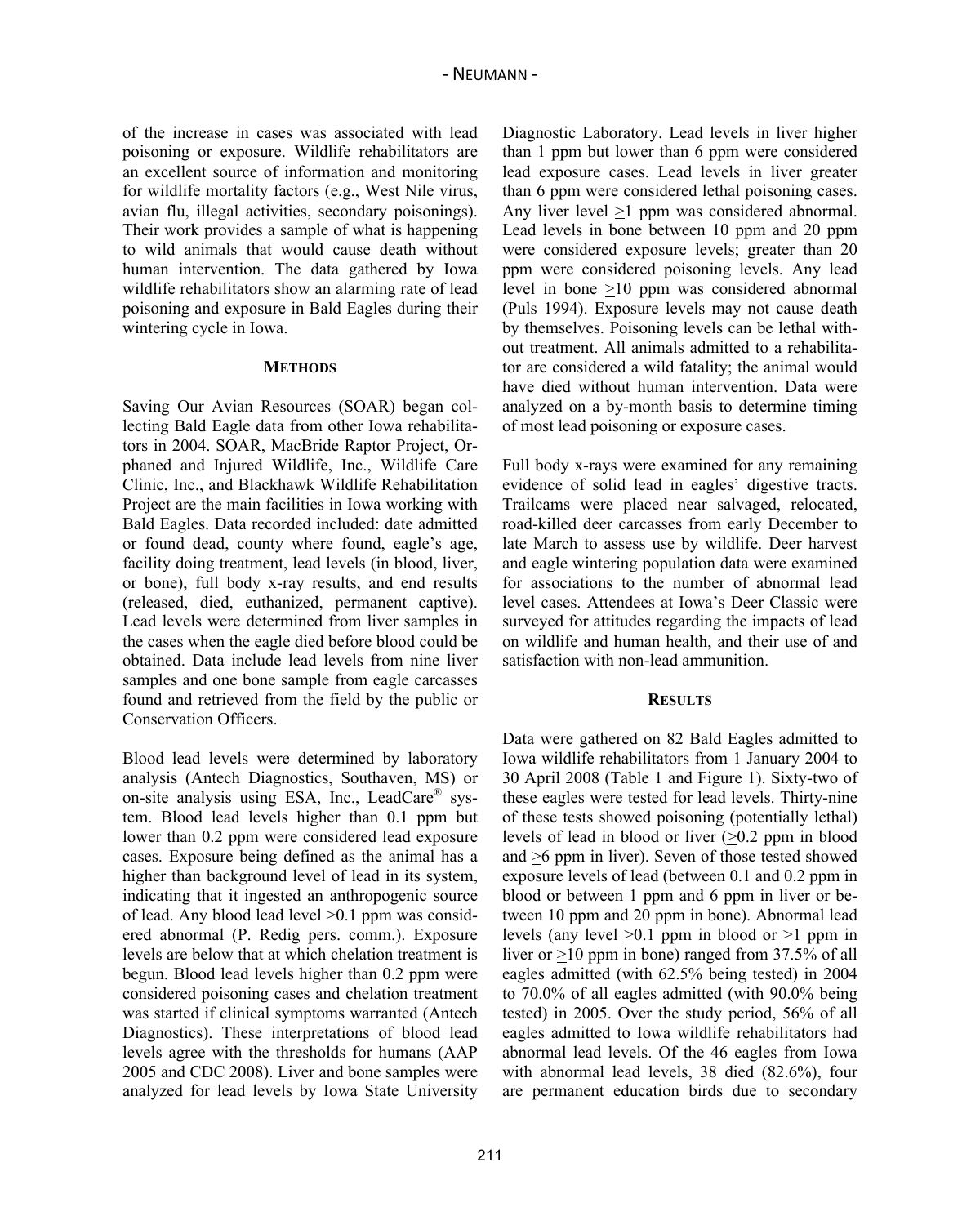|                                     | Total no. of eagles ad- |                   |               | No. showing lead   | % of total show- |
|-------------------------------------|-------------------------|-------------------|---------------|--------------------|------------------|
|                                     | mitted to lowa          | No. tested for    | No. showing   | poisoning (lethal  | ing abnormal     |
| Year                                | wildlife rehabilitators | lead (% of total) | lead exposure | without treatment) | lead levels      |
| 2004                                | 8                       | 5(62.5%)          | 0             | 3                  | 37.5%            |
| 2005                                | 20                      | 18 (90.0%)        |               | 13                 | 70.0%            |
| 2006                                | 20                      | 11 (55.0%)        | 2             |                    | 45.0%            |
| 2007                                | 23                      | 17 (73.9%)        | 2             | 11                 | 56.5%            |
| 1 January through<br>30 April, 2008 | 11                      | 11 (100.0%)       | 2             | 5                  | 63.6%            |
| <b>TOTAL</b>                        | 82                      | 62 (75.6%)        |               | 39                 | 56.0%            |

**Table 1.** Bald Eagles admitted to Iowa wildlife rehabilitators.



**Figure 1.** Incidence of abnormal lead levels in Iowa wintering Bald Eagles.

trauma injuries (8.7%), and four were released to the wild (8.7%).

Time-of-year data (Figure 2) revealed a strong relationship of poisoning cases with both the increase in the numbers of eagles as they move into the state during the fall and the start of hunting seasons. Cases increased through the winter (December and January) peak deer harvest months. Poisoning cases showed another spike during early spring (March), as eagles traveled across country away from water sources, during their early spring movement north. This March movement was documented by a peak in the number of eagles observed feeding from carcasses placed near a trailcam. It is likely that more scavenging occurs during this northward migration period and more carcasses would be available to visual scavengers after snow melt. The number of eagles admitted with abnormal lead levels drops to



**Figure 2.** Seasonality of Bald Eagles admitted to Iowa wildlife rehabilitators.

zero in May and no poisoning cases are seen again until October.

Eagles readily feed on deer carcasses, in groups, for several days. A marked increase in eagle use of carcasses was noted the first week in March (Figure 3).

One White-tailed Deer shot with two lead slugs was x-rayed for shrapnel content. There were many remaining lead fragments in the carcass large enough to be lethal to a Bald Eagle (Figure 4).

Whole body x-rays of eagles showed lead shrapnel (Figs. 5a and 5b), shot (Figure 5c), or larger pieces of lead (Figure 5d) in eagle digestive tracts. Fiftynine eagles were x-rayed, with seven eagles showing lead remaining in digestive tracts. It is very difficult to find the source of lead poisoning remaining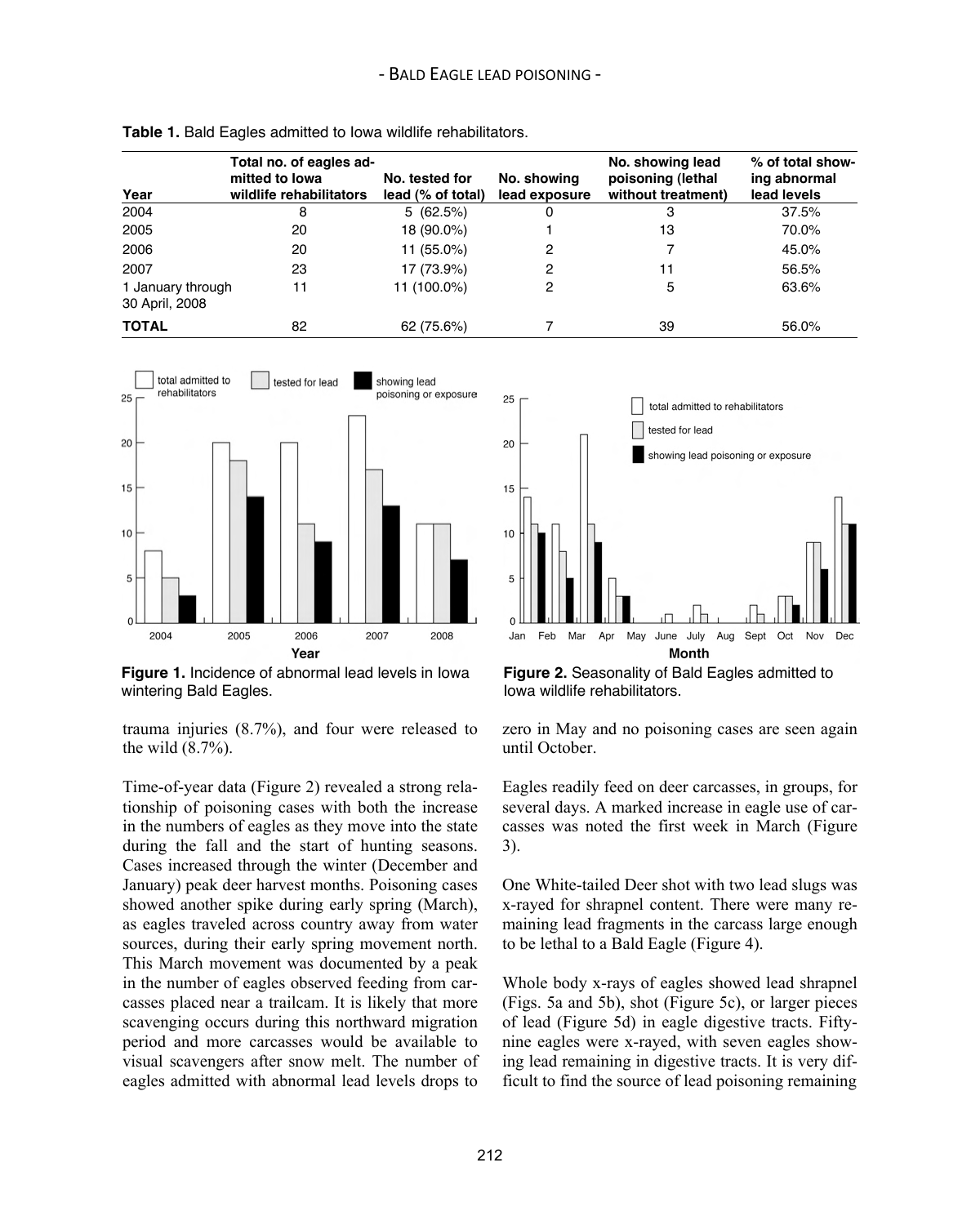## ‐ NEUMANN ‐



**Figure 3.** Bald Eagles feeding on deer carcasses in March.



**Figure 4.** Lead shrapnel in deer shot with two lead slugs.

in the digestive tract of the eagle due to the eagle's very efficient digestive system and the time until the bird is debilitated enough to be caught in the field.

Of the 151 respondents to a Hunter Ammunition Survey, 62.9 % knew that lead fragments in scavenged meals could harm wildlife and 74.2% knew that lead fragments found in game meat could pose a human health risk. Forty-three percent of the respondents had used solid copper slugs or bullets to hunt big game. Of these, 87.7% liked the performance of the copper. A high percentage of respondents, 58.3%, had used non-lead/non-toxic shot for upland game hunting. Of these, 93.2% were satisfied with the results using the lead-free ammunition. When asked "For wildlife and human health reasons, do you think that lead ammunition should be phased out in favor of non-lead/non-toxic alternatives?" 83.4% said yes, 12% said no, and 4.6% said they were unsure.

#### **DISCUSSION**

An average of 56% of all Bald Eagles admitted to Iowa wildlife rehabilitators had abnormal lead levels. This is a much higher rate than that reported from other state rehabilitation efforts. The Raptor Center, University of Minnesota averages 25% of eagle patients with abnormal lead levels (The Raptor Center 2008). Raptor Recovery Nebraska averages 20% of eagle patients with abnormal lead levels (B. Finch Raptor Recovery Nebraska, pers.

comm.). The amount of effort (percentage of total cases tested for lead) may explain the higher rate of poisoning cases in Iowa as compared to other rehabilitation facilities. These facilities may not test individuals that are admitted with obvious trauma and attribute the cause for admission as the trauma, with the underlying lead levels going undetected. Ten (21.7%) of the eagles with abnormal lead levels in Iowa's data set also suffered from trauma (five gunshot, five impact trauma). The trauma may have occurred due to the lead in the bird's system, which may make it less wary, increase reaction time, and affect vision and nervous system function.

Another explanation for the lower rate of eagle lead exposure or poisoning in other states is that Iowa has become a significant wintering area for a large number of Bald Eagles. There may be fewer eagles in Minnesota and Nebraska during the winter. This is supported by the Iowa Mid-Winter Bald Eagle Survey (IDNR 2007) (Figure 6a) and Christmas Bird Count data (National Audubon Society 2002) (Figure 6b). Therefore, the comparatively high incidence of lead contamination in wintering Bald Eagles from Iowa is a matter of concern.

Eagles are attracted to Iowa by open water in river systems and below reservoir dams. Hundreds of eagles congregate in these fishing spots throughout the winter months. Iowa also has ample scavenging opportunities, as the hunting seasons are ongoing during the time thousands of eagles are wintering in the state. Deer carcasses may be the most available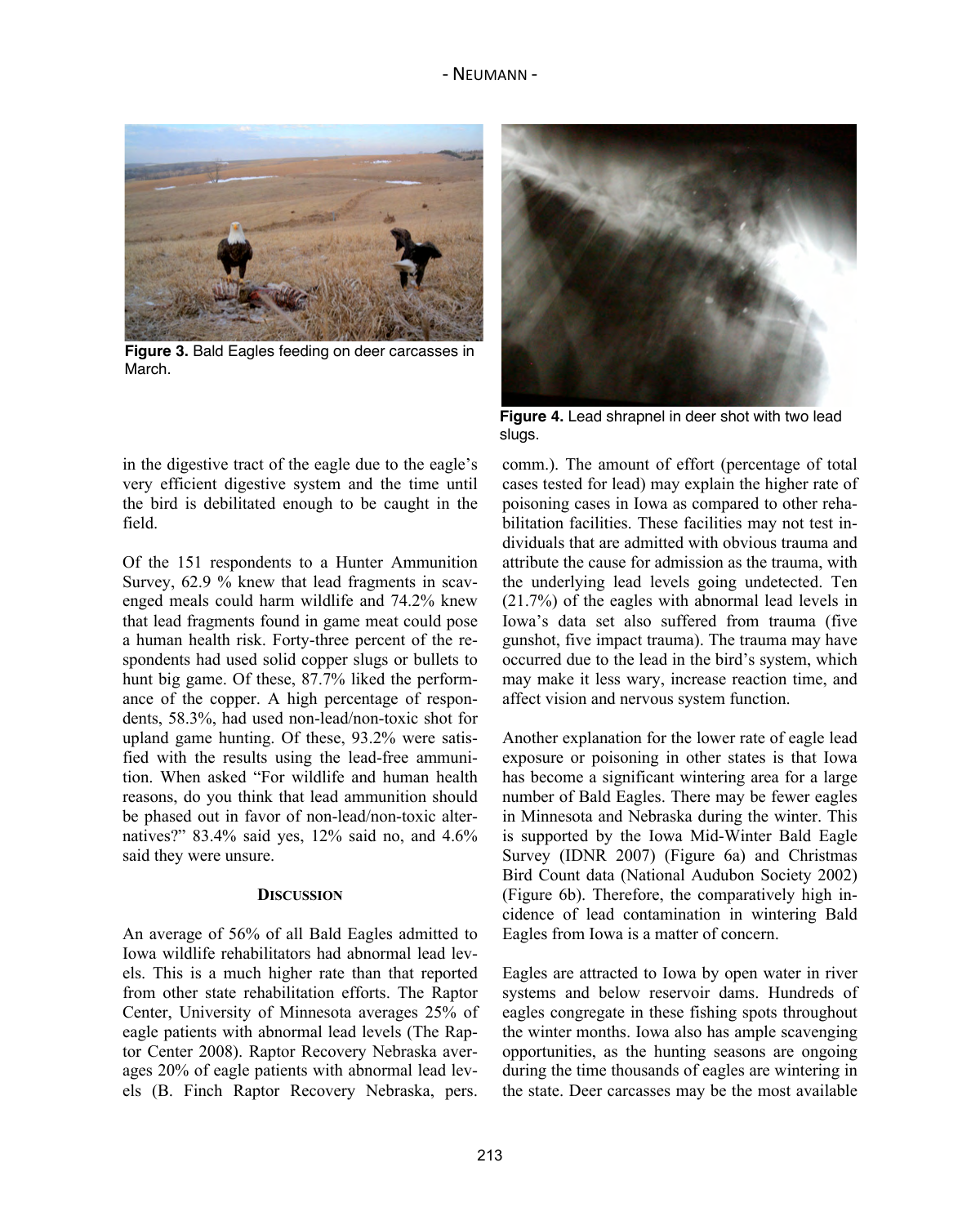# ‐ BALD EAGLE LEAD POISONING ‐





**Figure 5a.** Lead shrapnel in Bald Eagle digestive tract.

**Figure 5b.** Lead shrapnel in Bald Eagle digestive tract.

**Figure 5c.** Lead shot in Bald Eagle digestive tract.

**Figure 5d.** Large piece of lead in Bald Eagle digestive tract.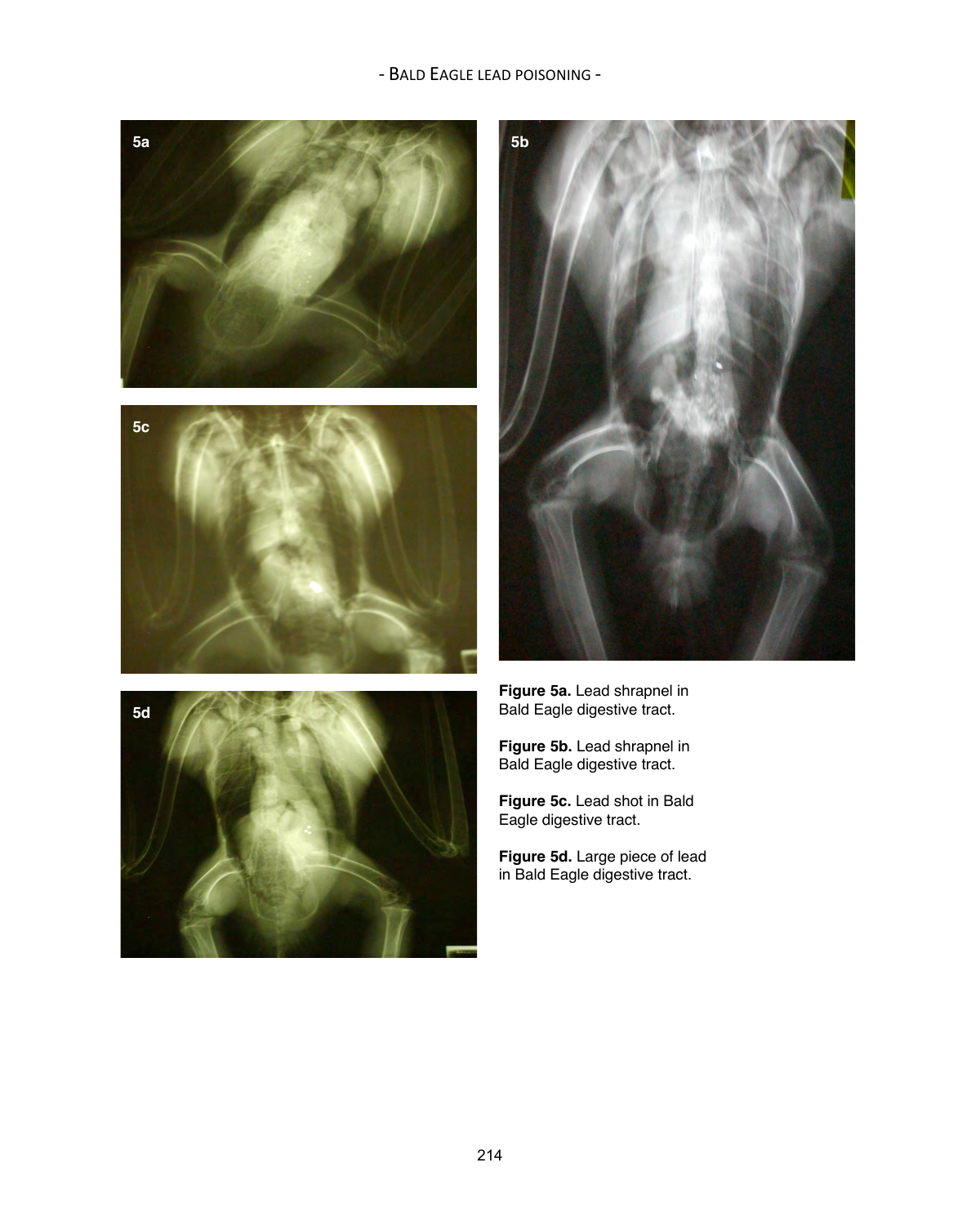and preferred item for scavenging. A youth deer season is held in mid-September, a special doe season in November, and the main shotgun seasons are in December, with an extended doe season in January. Cases of eagle poisonings peak in December and January. These expanded deer hunting opportunities could also make carcasses available for a longer timeframe during the eagle's wintering cycle. Nixon et al. (2001) estimated that the number of animals wounded but not retrieved could be 10% or more of total gun harvest. From 12,000 to 18,000 deer carcasses could have been available to eagles annually throughout the data collection timeframe (Figure 7). This does not account for deer poached and left in the field.

X-ray evidence of eagles and deer carcasses support the theory that lead shrapnel in lead slug wounded but not retrieved deer carcasses is a source of lead poisoning for Iowa wintering Bald Eagles. Hunt et al. (2006) found lead shrapnel readily available to avian scavengers in deer shot with lead rifle bullets, also. In clinical trials, less than 200 mg of ingested lead was enough to kill an eagle (Hoffman et al. 1981, Pattee et al. 1981). Thus a very small piece of shrapnel could be lethal to an eagle. Other x-ray evidence implicates lead shot used in upland game hunting. Timing of poisoning cases however seems more closely linked to deer harvest than upland game harvest. Eighty percent of pheasant harvest occurs within the first three weeks of the season, beginning the third weekend in October (IDNR 2007). Pheasant or rabbit carcasses would be more hidden than a large deer carcass and would be less likely to be available into February and March. It is illegal to hunt waterfowl with lead ammunition, so it is hoped that waterfowl would no longer be a source of secondary lead for eagles. The timing, however, of the waterfowl harvest closely coincides with pheasant harvest and most hunting is done early in the season and most waterfowl have moved south by the end of November. Wounded deer may not die immediately, they may die later in the winter or early spring as they are stressed by lower food availability and spring snows. Thus, fresh deer carcasses may become available as the winter progresses. Deer and, to some extent, upland game are thus likely sources of spent lead from the fall to early spring.



**Figure 6a.** Iowa mid-winter Bald Eagle survey.



**Figure 6b.** Bald Eagle Christmas Bird Count Data.



**Figure 7.** Deer Carcass Availability.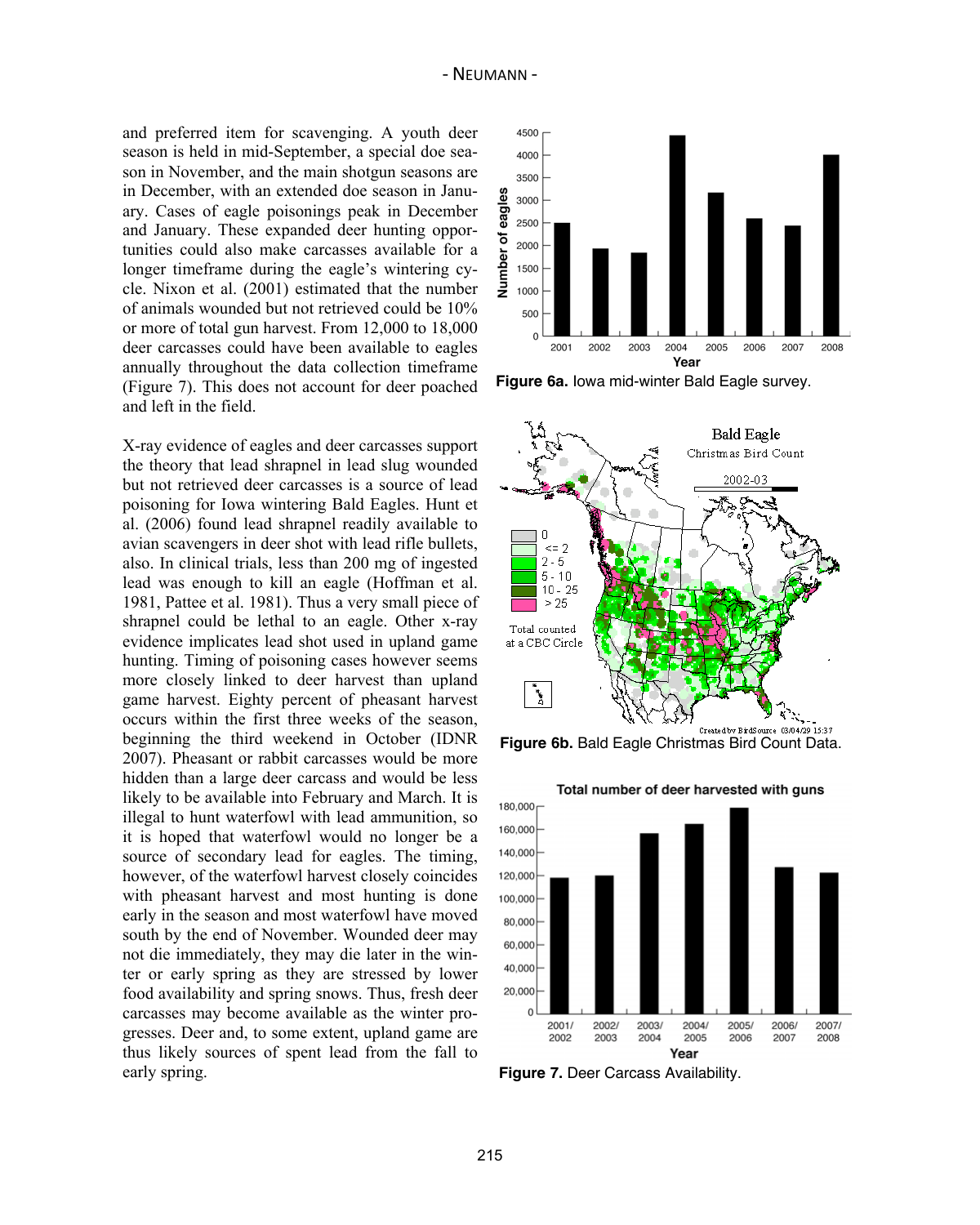How much is too much? Preventable poisoning of protected wildlife species should not be an acceptable form of mortality. Lead poisoning deaths could be a population risk factor in a species that is at the top of its food web, is slow to reproduce, and should have a 20 to 25 year life span. Iowa wildlife rehabilitators have documented ten to twelve eagles dying each year in Iowa with abnormal lead levels. Not all eagles were able to be tested for lead, so this mortality rate due to lead may be an underestimation. This number also is only some fraction of the number of eagle deaths each year due to lead ingestion, as not all sick and dead eagles are found and brought in for testing. With over half of Bald Eagles admitted due to lead ingestion there is reason for alarm, concern, and action to prevent further mortality due to this factor. For comparison, more random events seem to occur at a much lower percentage of the total number of eagles admitted. Gunshot wounds, for example, were recorded in ten of the 82 eagles in this database (12.2%). The data do not indicate that the increasing number of Bald Eagles being admitted by Iowa wildlife rehabilitators is simply a function of the increasing numbers of eagles in wild populations. If this were the case, it would be expected that a variety of causes would be seen for admittance (miscellaneous trauma, fractures, starvation, disease, etc.), at percentages relative to that seen for gunshot wounds. This has been the case for other species. As Coopers Hawk (*Accipter cooperii*) populations have increased, rehabilitators have admitted an increasing number of them with a wide variety of problems (Cancilla pers. comm.). This has not been the case with Bald Eagles. As the numbers of Bald Eagles has increased, Iowa wildlife rehabilitators have admitted more of them but not with a variety of injuries, instead with one overwhelming cause; lead ingestion.

Thousands of eagles (up to one fifth of the lower 48 states' population) spend the winter in Iowa (IDNR 2007). With IDNR trying to reduce the deer herd with lengthened seasons and increased harvest, deer carcasses are readily available throughout the fall, winter, and early spring. These converging factors could cause a non- sustainable number of bald eagle deaths from lead ingestion annually. With the United States Fish and Wildlife Service (USFWS 2008) population estimates for Bald Eagles nearing 10,000 pair in the lower 48 states and the eagle's very recent removal from the endangered species list, there may not be an excess of individuals to compensate for this annual mortality on a major wintering ground. With delisting, Bald Eagle nesting and wintering habitat will no longer have mandatory protections. There is concern that loss of habitat may cause Bald Eagle populations to decrease. The Southwest Bald Eagle population (Arizona, New Mexico, and Mexico) has not shown a clear long-term increase in numbers and has a low productivity rate and a high adult mortality rate (RRF 2006). Sub-lethal effects of lead may effect reproductive success and shorten life span. There was a documented 10 year lag time with the decline and recovery of Bald Eagles from the effects of DDT, another poison (Bednarz et al. 1990). By the time a detectable change is seen in the number of breeding pairs, it may be too late to reverse those declines. Accurate breeding pair numbers, productivity, and winter survey data needs to be gathered to monitor Bald Eagle population health. Adult survival and turnover rate at historic nesting territories would be other good indicators of population health; these numbers are not available for Iowa nesters. It is estimated that there were 500,000 Bald Eagles living in what is now the lower 48 states at pre-settlement time. It is estimated there were more than 3,000 pairs on the Chesapeake Bay alone (Buelher 2000). They have endured bounties, chemical contamination, and habitat loss. With complete protection, they have returned to less than 10 % of their historic numbers, while other species of birds of prey have recovered completely from adversity. Peregrine Falcon (*Falco peregrinus*) numbers have returned to their pre-DDT levels with low adult turnover at nest sites (White et al. 2002). In many parts of the United States, Peregrine Falcons occur in higher numbers than ever known historically (GRIN 2008). Bald Eagles, a large, adaptable predator, have been unable to recover to numbers even near their historic levels (Buelher 2000). Perhaps the lethal and sub-lethal effects of lead are preventing a more robust return in Bald Eagle numbers across all of their range.

Educational efforts are underway to urge hunters to use solid copper deer slugs instead of lead. Deer hunters are reporting good success using the solid copper slugs. Many hunters have switched to copper slugs and/or muzzleloader bullets for better per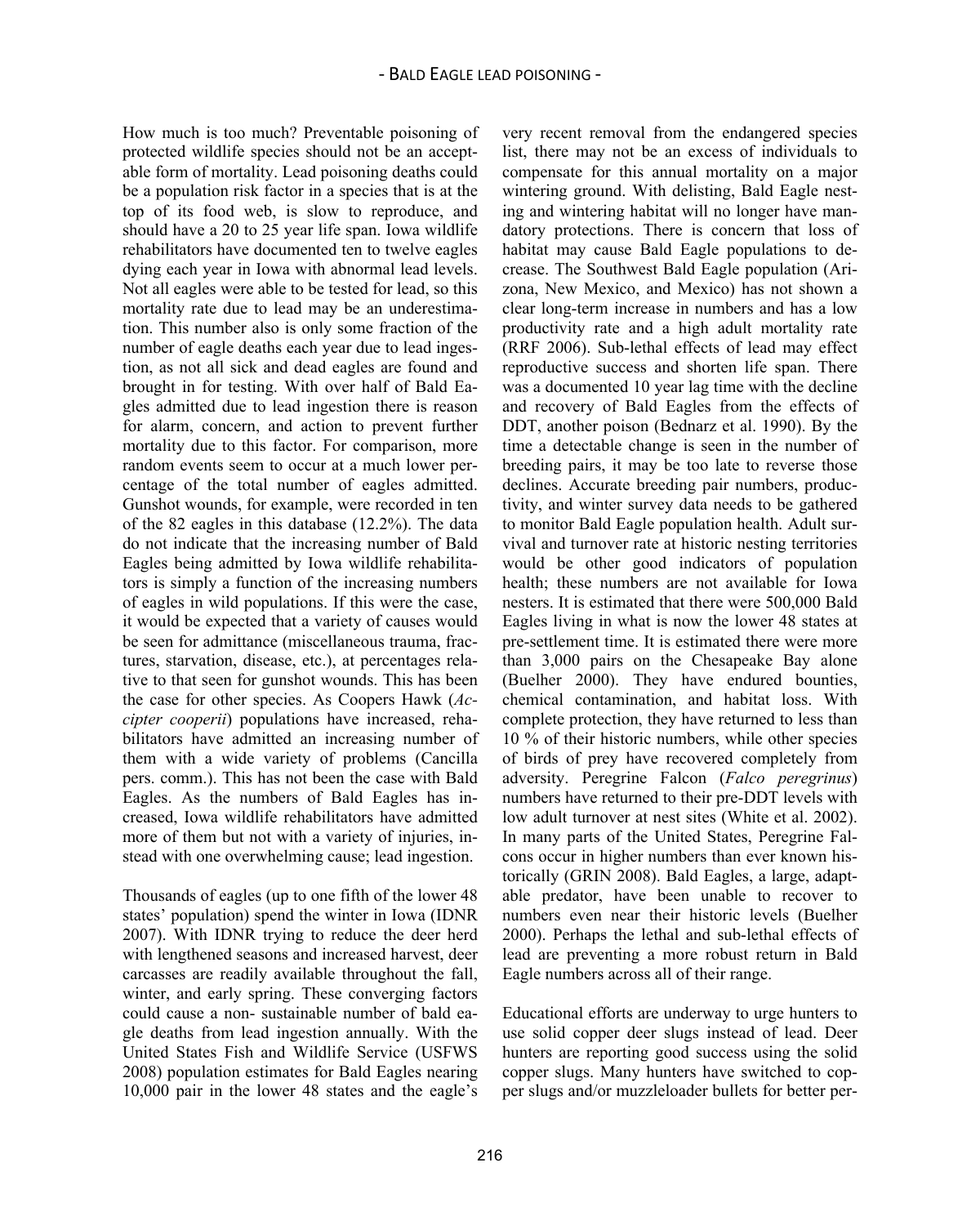formance. They also have the added satisfaction of knowing that they will not contribute to secondary poisoning of wildlife. With a majority of hunters in our survey responding positively to the phase out of lead ammunition for wildlife and human health, it does not appear that hunters' attitudes will be a barrier to getting lead out of recreational activities.

### **ACKNOWLEDGMENTS**

Iowa Wildlife Rehabilitators Association; Drs. Rexanne Struve and Gary Riordan of Veterinary Associates, Manning, Iowa; Dr. Ross Dirks, Dickinson County Small Animal Clinic, Spirit Lake, Iowa; Dr. William Clark, Iowa State University; Kristene Lake and Jodeanne Cancilla, MacBride Raptor Project; Linda Hinshaw, Orphaned and Injured Wildlife, Inc.; Wildlife Care Clinic, Inc; Blackhawk Wildlife Rehabilitation Project; Iowa Department of Natural Resources Conservation Officers; Liz Garst, Rachel Garst, Darwin Pierce, and Dean Jackson; Whiterock Conservancy; Marla Mertz, Marion County Conservation Board; and Jon Judson, Diversity Farms, Inc.

# **LITERATURE CITED**

- AMERICAN ACADEMY OF PEDIATRICS (AAP). 1998. Screening for elevated blood lead levels– Committee on Environmental Health. Pediatrics. 101(6):1072–1078. Policy updated. 2005. [http://aappolicy.aappublications.org/cgi/](http://aappolicy.aappublications.org/cgi) content/full/pediatrics;101/6/1072
- BEDNARZ, J. C., D. KLEM, JR., L. J. GOODRICH, AND S. E. SENNER. 1990. Migration counts of raptors at Hawk Mountain, Pennsylvania, as indicators of population trends, 1934–1986. Auk 107:96– 109.
- BUEHLER, D. A. 2000. Bald Eagle. *In* A. Poole (Ed.). The Birds of North America Online (A. Poole, Ed.). Ithaca: Cornell Laboratory of Ornithology; Retrieved from the Birds of North America Online database: [http://bna.birds.](http://bna.birds)  cornell.edu/bna/species/506 doi:10.2173/bna.506

visory Committee on Childhood Lead Poisoning

CENTERS FOR DISEASE CONTROL (CDC). 2007. Interpreting and managing blood lead levels <10 µg/dL in children and reducing childhood exposures to lead: Recommendations of CDC's AdPrevention. Recommendations and Reports 56(RR08):1–14, 16.

- CANCILLA, J. 2008. Director, MacBride Raptor Project. Cedar Rapids, Iowa, USA.
- FRANSON, J. C., L. SILEO, AND N. J. THOMAS. 2002. Causes of eagle deaths. National Biological Survey, National Wildlife Health Center, Madison, Wisconsin, USA.
- GRIN. GLOBAL RAPTOR INFORMATION NETWORK. 2008. Species account: Peregrine Falcon *Falco peregrinus.* [Online.] Available at [http://www.](http://www) globalraptors.org. Accessed 26 August 2008.
- HARMATA, A. R., AND M. RESTANI. 1995. Environmental contaminants and cholinesterase in blood of vernal migrant Bald and Golden Eagles in Montana. Intermountain Journal of Sciences 1:1–15.
- HOFFMAN, D. J., O. H. PATTEE, S. N. WIEMEYER, AND B. MULHERN. 1981. Effects of lead shot ingestion on g-aminolevulinic acid dehydratase activity, hemoglobin concentration, and serum chemistry in Bald Eagles. Journal of Wildlife Distribution 17:423–431.
- IOWA DEPARTMENT OF NATURAL RESOURCES. 2007. Trends in Iowa Wildlife Populations and Harvest. Iowa Department of Natural Resources—Wildlife Bureau, Des Moines, Iowa, USA. [www.iowadnr.gov](http://www.iowadnr.gov)
- KRAMER, J. L., AND P. T. REDIG. 1997. Sixteen years of lead poisoning in eagles, 1980–95: An epizootiologic view. Journal of Raptor Research 31:327–332.
- MILLER, M. J. R., M. RESTANI, A. R. HARMATA, G. R. BORTOLLI, AND M. E. WAYLAND. 1998. A comparison of blood lead levels in Bald Eagles from two regions of the great plains of North America. Journal of Wildlife Diseases 34(4):704–714.
- NATIONAL AUDUBON SOCIETY. 2002. The Christmas Bird Count Historical Results. [Online.] Available at [http://www.audubon.org/bird/cbc.](http://www.audubon.org/bird/cbc) Accessed May 2008.
- NIXON, C. M., L. P. HANSEN, P. A. BREWER, J. E. CHELSVIG, T. L. ESKER, D. ETTER, J. B. SULLI-VAN, R. G. KOERKENMEIER, AND P. C. MANKIN. [2001. Survival of White-tailed Deer in inten](http://dx.doi.org/10.1139/cjz-79-4-581)sively farmed areas of Illinois. Canadian Journal of Zoology 79:581–588.
- PATTEE, O. H., S. N. WIEMEYER, B. M. MULHERN, L. SILEO, AND J. W. CARPENTER. [1981. Experi-](http://dx.doi.org/10.2307/3808728)